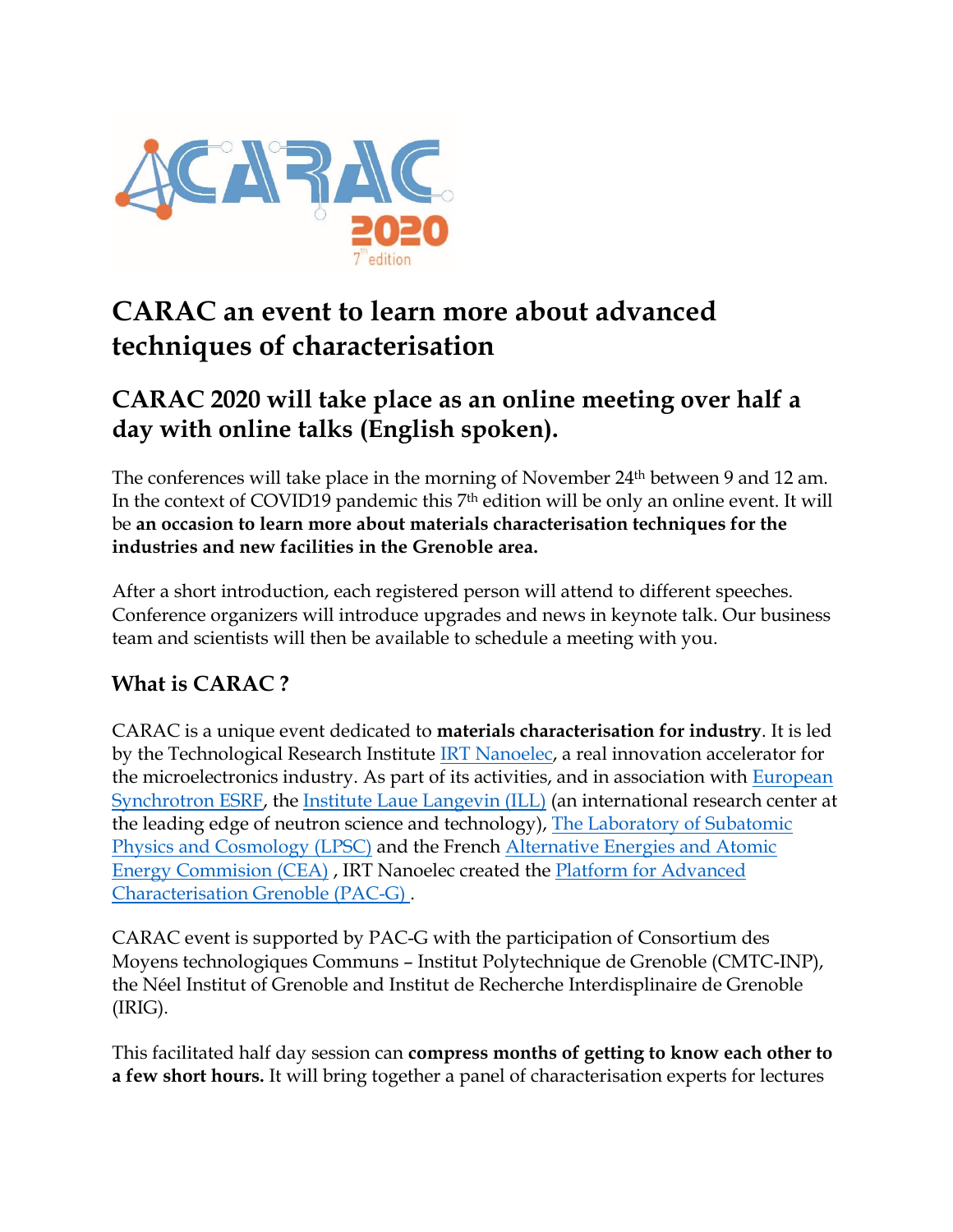in English and industrial case presentations on characterisation techniques and their applications in the **fields of microelectronics and semiconductors**.

[Ennio Capria,](https://www.linkedin.com/in/enniocapria/) the director of the Characterisation Programme of the IRT Nanoelec, says *"Carac 2020 aims to bring the scientific excellence available in the large scale research infrastructures of Grenoble right at the heart of the R&D main challenges of industry. We can bring novel solutions that go beyond what is commonly available in the laboratory. With the support of our instruments we can answer unmet needs from industry. This will result in an acceleration of their time to market and the possibility to manufacture more reliable products, with an evident advantage on a more and more competitive market."*

This 7th edition will **focus on improvements in the facilities of the various characterisation players**, such as the starting up of the new extra-bright light source at the ESRF-EBS European Synchrotron, the ambitious "Endurance" project at the Institut Laue-Langevin (ILL) or the improvement of the GENESIS accelerator at the LPSC.

Aware of the limits of a remote event, the organizers preferred to concentrate the conferences on half a day, whereas the last event was held over two days.

Registration is done directly online on the dedicated website:

https://irtnanoelec.virtualrooms.actandmatch.com/373418869/register

#### **The IRT Nanoelec**

It is a consortium of 21 private and public sector organizations. They collaborate on multi-partner R&D programs, on technology diffusion, and training programs to help companies create value and grow in the areas of digital transition, energy transition, and secure connected systems.

Nanoelec leads seven **research programs** dedicated to the development of breakthrough technologies and methodologies in the field of micro and nanoelectronics. One of these programs focuses on the characterisation and irradiation of components and systems, in particular thanks to the large European instruments present on the scientific peninsula of Grenoble, and in particular using neutrons (ILL, LPSC) and Xrays (ESRF). In addition, in the program, CEA-LETI can support the development of new methodologies, by bringing its expertise in nanoelectronics and by relying on the skills of the Platform for Nano Characterisation (PFNC). Finally, the presence in this program of key industrial partners in the sector, offers a tangible opportunity to ensure development in line with current industrial needs, **to accelerate R&D and Innovation actions**. Currently, Schneider Electric, SOITEC and STMicroelectronics are partners in the characterisation program.